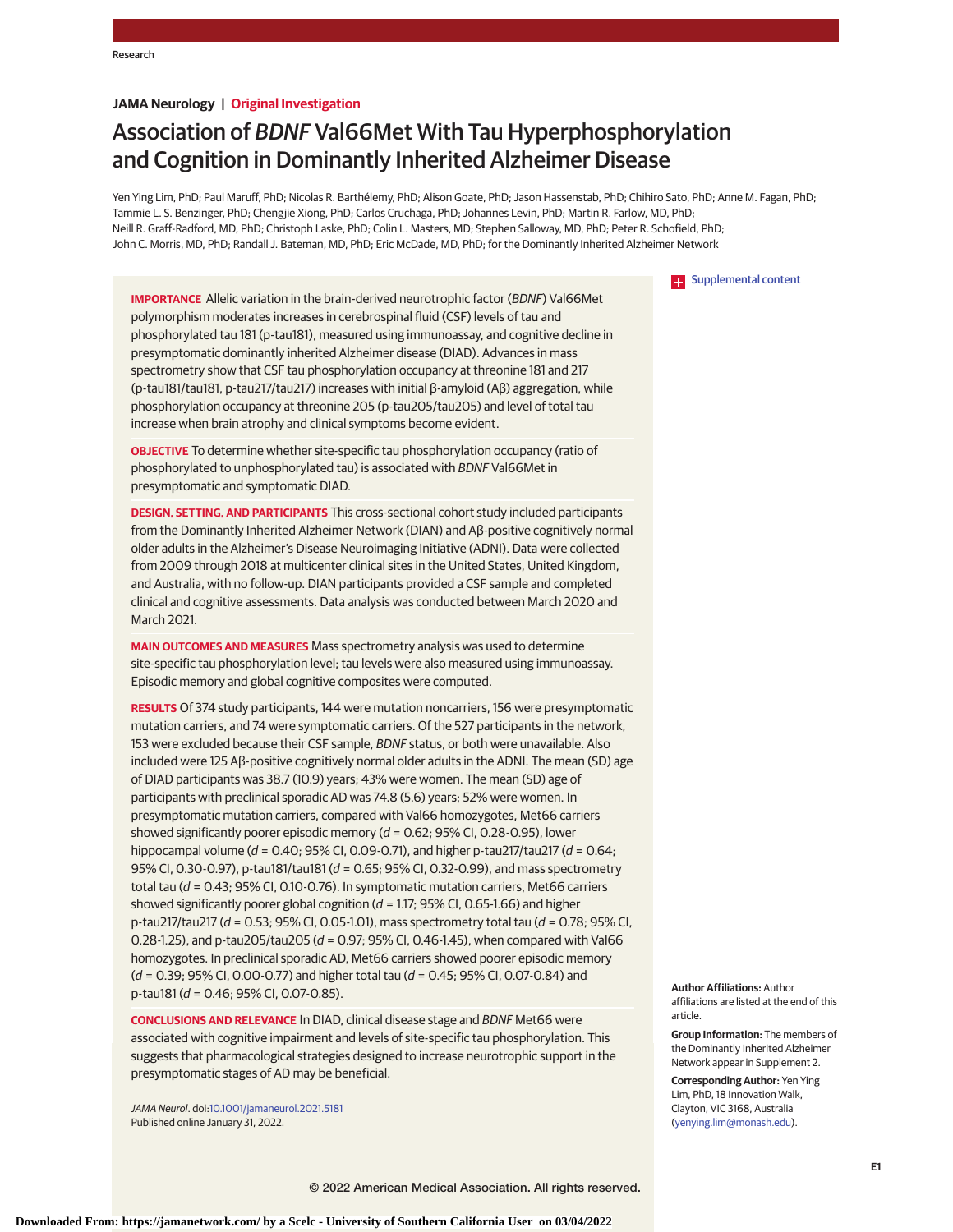n dominantly inherited Alzheimer disease (DIAD), mutations in presenilin 1 (*PSEN1*), presenilin 2 (*PSEN2*), or the amyloid precursor protein (*APP*) cause aggregation of β-amyloid (*Aβ*),<sup>1,2</sup> with consequent hyperphos n dominantly inherited Alzheimer disease (DIAD), mutations in presenilin 1 (*PSEN1*), presenilin 2 (*PSEN2*), or the amyloid precursor protein (*APP*) cause aggregation of the microtubule-associated protein tau and formation of neurofibrillary tangles. While Aβ and tau aggregation are associated with loss of brain volume and cognitive decline, the processes involved remain unspecified.<sup>3</sup> Studies of the effects of the brain-derived neurotrophic factor (*BDNF*) Val66Met (rs6265) polymorphism on the biomarkers Aβ, tau, hippocampal volume, and cognition in humans suggest that tauinduced neurotoxicity is accelerated if trophic support for neurons is reduced.4,5

In presymptomatic DIAD and preclinical sporadic AD, carriers of *BDNF* Met66 show faster loss of hippocampal volume and cognition over 3 years, relative to those who are Val66 homozygotes.<sup>6-8</sup> In DIAD, faster neurodegeneration in Met66 carriers was accompanied by substantial increases in cerebrospinal fluid (CSF) levels of total tau and tau phosphorylated at threonine 181 (p-tau181), but not CSF Aβ42.<sup>6</sup> These increases in CSF tau and p-tau181 could reflect greater tau hyperphosphorylation or passive increase in tau resulting from neuronal death.<sup>6</sup>

Accumulation of soluble and insoluble tau reflects different dimensions of tau accumulation, including site-specific phosphorylation, and are associated with different clinical aspects of the AD spectrum.<sup>9-11</sup> Specifically, CSF tau phosphorylation occupancy at threonine 181 and 217 (p-tau181/tau181 and p-tau217/tau217) increases with initial Aβ aggregation, up to 2 decades before tau can be detected on positron emission tomography (PET).10-12 Conversely, phosphorylation occupancy at threonine 205 (p-tau205/tau205) and level of total tau increase when atrophy, hypometabolism, and clinical symptoms become evident, although still before detection of fibrillar tau by PET.<sup>11</sup>

Understanding how variation in site-specific tau phosphorylation occupancy (ratio of phosphorylated to unphosphorylated tau) is associated with *BDNF* in presymptomatic and symptomatic DIAD could increase understanding of how neurotrophic factors influence interactions between Aβ aggregation and the posttranslational modification of tau as AD develops. This study examined associations between *BDNF* Val66Met and site-specific tau hyperphosphorylation and total tau, in both presymptomatic and symptomatic carriers of DIAD mutations. For clinical context, the association of *BDNF* with episodic memory, global cognition, and hippocampal volume was also determined. These same associations were then investigated in Aβ-positive, cognitively normal older adults enrolled in the Alzheimer's Disease Neuroimaging Initiative (ADNI).

# Methods

### **Participants**

Individuals at risk for carrying a DIAD mutation (ie, *PSEN1*, *PSEN2*, or *APP* mutations) were enrolled in the Dominantly Inherited Alzheimer Network (DIAN).<sup>1</sup> Baseline data were in-

#### **Key Points**

**Question** To what extent does the BDNF Val66Met polymorphism moderate cognitive performance and tau levels in dominantly inherited Alzheimer disease?

**Findings** In this cross-sectional cohort study with 374 participants, presymptomatic mutation carriers who also carry the BDNF Met66 allele showed significantly poorer episodic memory, smaller hippocampal volume, and higher p-tau217, p-tau181, and total tau, compared with Val66 homozygotes. In symptomatic mutation carriers, Met66 carriers showed significantly poorer global cognition and higher p-tau217, total tau, and p-tau205, when compared with Val66 homozygotes.

**Meaning** BDNF Val66Met may be an important moderator of clinical and tau outcomes in dominantly inherited Alzheimer disease.

cluded from 374 participants (144 mutation noncarriers, 156 presymptomatic mutation carriers, 74 symptomatic mutation carriers) who provided a CSF sample and completed clinical and cognitive assessments. Formutation carriers, only those with available *BDNF* Val66Met polymorphism data were included. Table 1 provides the demographic, clinical, and biological characteristics of each group. All participants provided written informed consent. DIAN was approved by the institutional research boards of each participating institution. In addition, baseline data were included from 125 Aβ-positive cognitively normal older adults, hereafter referred to as participants with preclinical sporadic AD, who were enrolled in ADNI and for whom *BDNF* polymorphism data were available. Demographic, clinical, and biological characteristics of this preclinical sporadic AD group are provided in eTable 1 in [Supplement 1.](https://jamanetwork.com/journals/jama/fullarticle/10.1001/jamaneurol.2021.5181?utm_campaign=articlePDF%26utm_medium=articlePDFlink%26utm_source=articlePDF%26utm_content=jamaneurol.2021.5181)

#### Clinical Assessment

Without reference to neuropsychological test performance, a clinician assessed each participant for the presence and severity of clinical symptoms of dementia using the Clinical Dementia Rating (CDR), for which a CDR global score of 0 indicates cognitive normality.13,14 Participants also completed the Mini-Mental State Examination (MMSE)<sup>15</sup> and the 15-item Geriatric Depression Scale.<sup>16</sup>

### Neuropsychological Assessment

The DIAN neuropsychological test battery and its standardization have been detailed previously and were administered according to standard protocols.<sup>17</sup> Outcome measures for each test were standardized against the baseline mean and SD of mutation noncarriers. Standardized scores were averaged to form a composite score for episodic memory (Logical Memory delayed recall, word list learning delayed recall) and for global cognition (Logical Memory delayed recall, word list learning delayed recall, Digit Symbol, MMSE).<sup>6,18</sup> The ADNI episodic memory composite has also been described previously.<sup>19</sup>

#### Biochemical Analysis

Fasting CSF was collected in the morning via lumbar puncture. Samples were shipped on dry ice to the DIAN biomarker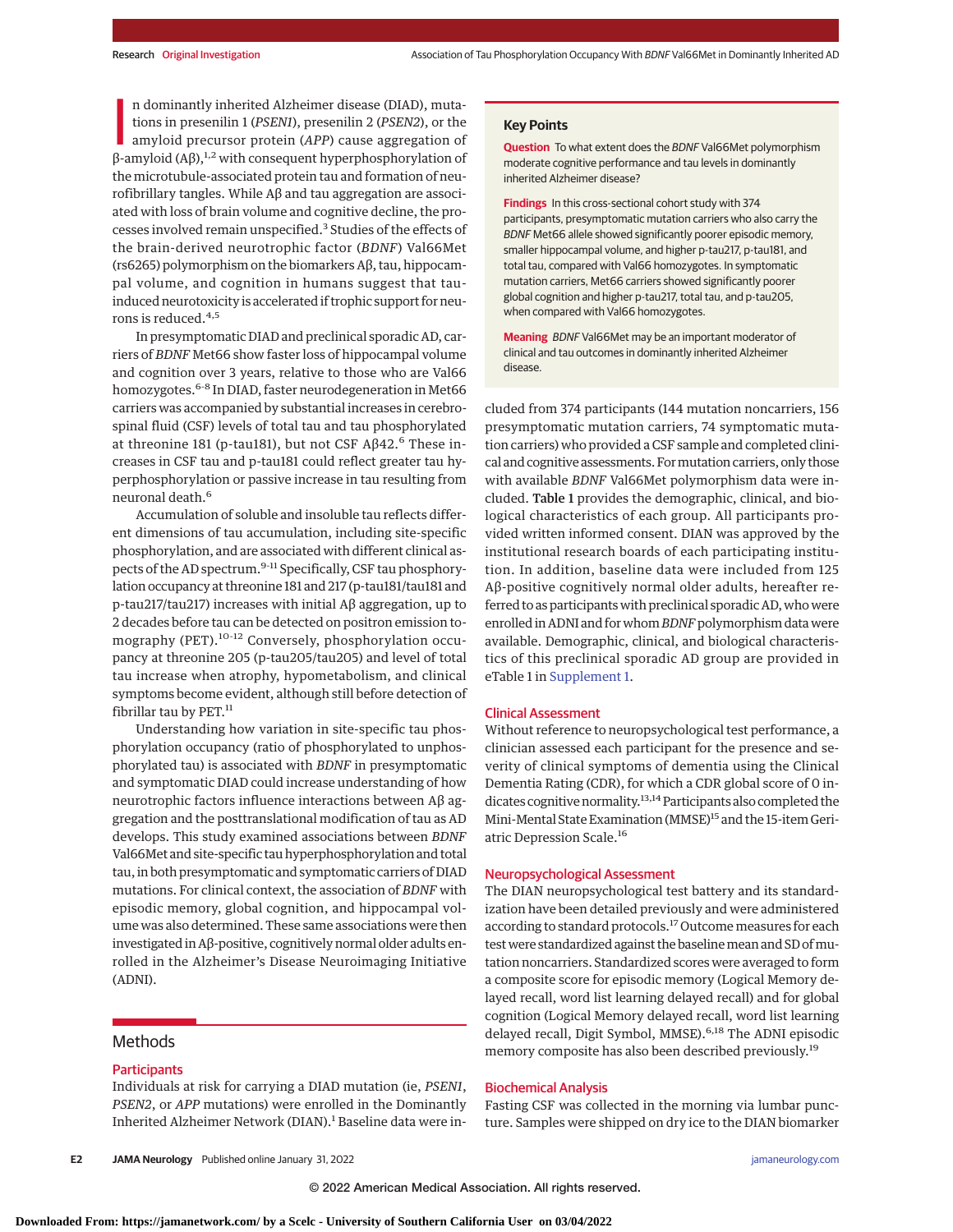|                                  | <b>NC</b><br>$(n = 144)$ | $pMC$ Val ( $n = 100$ ) | pMC Met<br>$(n = 56)$ | P value | sMC Val<br>$(n = 46)$ | sMC Met<br>$(n = 28)$ | P value |
|----------------------------------|--------------------------|-------------------------|-----------------------|---------|-----------------------|-----------------------|---------|
| Female sex, No. (%)              | 54 (37.5)                | 43(43.0)                | 25(44.6)              | .84     | 24(52.2)              | 13(46.4)              | .63     |
| APOE $\varepsilon$ 4, No. $(\%)$ | 52(36.1)                 | 33 (33.0)               | 13(23.2)              | .19     | 18(39.1)              | 7(25.0)               | .21     |
| PSEN1/PSEN2/APP, No.             | 96/20/28                 | 62/12/26                | 44/6/6                | .06     | 38/2/6                | 24/0/4                | .53     |
| Age, mean (SD), y                | 37.97 (11.68)            | 35.40 (9.29)            | 34.14 (8.21)          | .40     | 46.24 (8.23)          | 47.86 (9.89)          | .45     |
| DIAN EYO, mean (SD), y           | $-10.04(12.16)$          | $-12.74(8.93)$          | $-13.11(8.11)$        | .79     | 1.83(5.70)            | 3.61(4.59)            | .17     |
| Education, mean (SD), y          | 15.01(2.51)              | 14.95 (2.74)            | 14.93 (3.29)          | .96     | 13.27(2.77)           | 13.68 (3.84)          | .59     |
| CDR score, mean (SD)             | <b>NA</b>                | 0.01(0.09)              | 0.01(0.07)            | .65     | 0.76(0.49)            | 0.89(0.69)            | .34     |
| CDR SB, mean (SD)                | 0.01(0.06)               | 0.06(0.21)              | 0.07(0.20)            | .64     | 3.75(3.15)            | 4.48(4.60)            | .42     |
| MMSE score, mean (SD)            | 28.98 (1.30)             | 29.00(1.23)             | 29.00 (1.23)          | .99     | 23.42 (5.55)          | 20.21 (8.42)          | .05     |
| PiB-PET SUVR, mean (SD)          | 1.05(0.16)               | 1.67(0.79)              | 1.73(0.83)            | .65     | 2.73(1.21)            | 3.15(1.49)            | .27     |
| xMAP CSF, mean (SD), pg/mL       |                          |                         |                       |         |                       |                       |         |
| $A\beta42$                       | 472.02<br>(139.76)       | 387.55 (165.60)         | 422.33 (191.19)       | .24     | 242.12 (125.66)       | 239.38 (112.13)       | .93     |
| Total tau                        | 57.32 (24.15)            | 79.80 (49.38)           | 98.17 (56.06)         | .04     | 163.86 (82.22)        | 187.46 (125.85)       | .33     |
| $p$ -Tau $181$                   | 29.41 (10.84)            | 44.91 (25.78)           | 58.90 (34.75)         | .005    | 90.07 (37.50)         | 90.48 (40.23)         | .96     |

Abbreviations: CDR, Clinical Dementia Rating; CSF, cerebrospinal fluid; DIAN, Dominantly Inherited Alzheimer Network; EYO, estimated year of symptom onset; MMSE, Mini-Mental State Examination; NA, not applicable; NC, mutation noncarrier; PiB-PET, positron emission tomography using Pittsburgh compound

B; pMC, presymptomatic (CDR 0) mutation carrier; p-tau181, phosphorylation occupancy at threonine 181; sMC, symptomatic (CDR  $\geq$  0.5) mutation carrier; SB, Sum of Boxes score; SUVR, standardized uptake value ratio.

core laboratory. Cerebrospinal fluid concentrations of Aβ1- 42, total tau, and p-tau181 were measured by Luminex beadbased multiplexed xMAP technology immunoassay (INNO-BIA AlzBio3; Innogenetics). All values met quality-control standards, including a coefficient of variation of 25% or less, kit "controls" within the expected range as defined by the manufacturer, and measurement consistency between plates of a common sample that was included in each run.

Detailed descriptions of the mass spectrometry analysis to determine each site-specific tau phosphorylation level have been provided elsewhere,<sup>11,20</sup> and described in brief in the eMethods in [Supplement 1.](https://jamanetwork.com/journals/jama/fullarticle/10.1001/jamaneurol.2021.5181?utm_campaign=articlePDF%26utm_medium=articlePDFlink%26utm_source=articlePDF%26utm_content=jamaneurol.2021.5181)

## **Genotyping**

Genotyping for pathogenic mutations in the *APP*, *PSEN1*, and *PSEN2* genes was performed on DNA extracted from peripheral blood samples using methods described previously.<sup>21</sup> Genotype data were cleaned by applying a minimum call rate for single-nucleotide variations (SNVs, formerly SNPs) and individuals (98%); SNVs not in Hardy-Weinberg equilibrium (*P* < 1 × 10−6) were excluded. No SNVs were removed because of low minor allele frequency. Genotype data for the *BDNF* Val66Met (rs6265) polymorphism were extracted using PLINK. Clinicians were blinded to all genetic information, and genetic polymorphisms were not used diagnostically.

# Neuroimaging

DIAN neuroimaging protocols have been described previously.<sup>22,23</sup> Briefly, images from PET using Pittsburgh compound B (PiB-PET) were co-registered with individual magnetic resonance images (MRIs) for region-of-interest (ROI) determination. Three Tesla volumetric T1-weighted MRI scans were used with data acquired and processed through Free-Surfer 5.3 (Martinos Center). Hippocampal volume was corrected for total intracranial volume. For PiB-PET, total neocortical standardized uptake value ratio (SUVR) was used to determine levels of cortical Aβ deposition, using cerebellar gray matter as the reference region and applying partial volume correction using a regional point spread function.<sup>23</sup>

# Estimated Year of Onset

Estimated year of expected symptom onset (EYO)<sup>2</sup> was computed using the age of the participant at the baseline assessment minus the mean age at onset of symptoms for all individuals with the same mutation type.

#### Data Analysis

All analyses were conducted in R version 4.0.2 between March 2020 and March 2021. Participants were grouped according to DIAD mutation status, *BDNF* Val66Met status, and CDR score (presymptomatic mutation carriers had a CDR global score of 0; symptomaticmutation carriers had a CDR global score ≥0.5).

A series of analyses of covariance were conducted, where group, EYO, and the group × EYO interaction were specified as predictive factors, and sex and apolipoprotein E (*APOE*) ε4 status were included as covariates, given their previously reported effects on tau in sporadic AD.<sup>24,25</sup> Planned comparisons determined the association of *BDNF* Val66Met with each tau/cognitive outcome within presymptomatic mutation carriers and symptomatic mutation carriers, separately.

Associations between *BDNF*, EYO, and disease stage were explored using linear regressions, with age, sex, and ε4 as covariates. These analyses were restricted to the main cognitive and tau outcomes (ie, episodic memory, global cognition, p-tau217/tau217, p-tau205/tau205).

For all analyses, statistical significance was set at *P* < .05, with no adjustments for multiple comparisons, as measures of effect sizes (Cohen *d*; β estimates) were reported to guide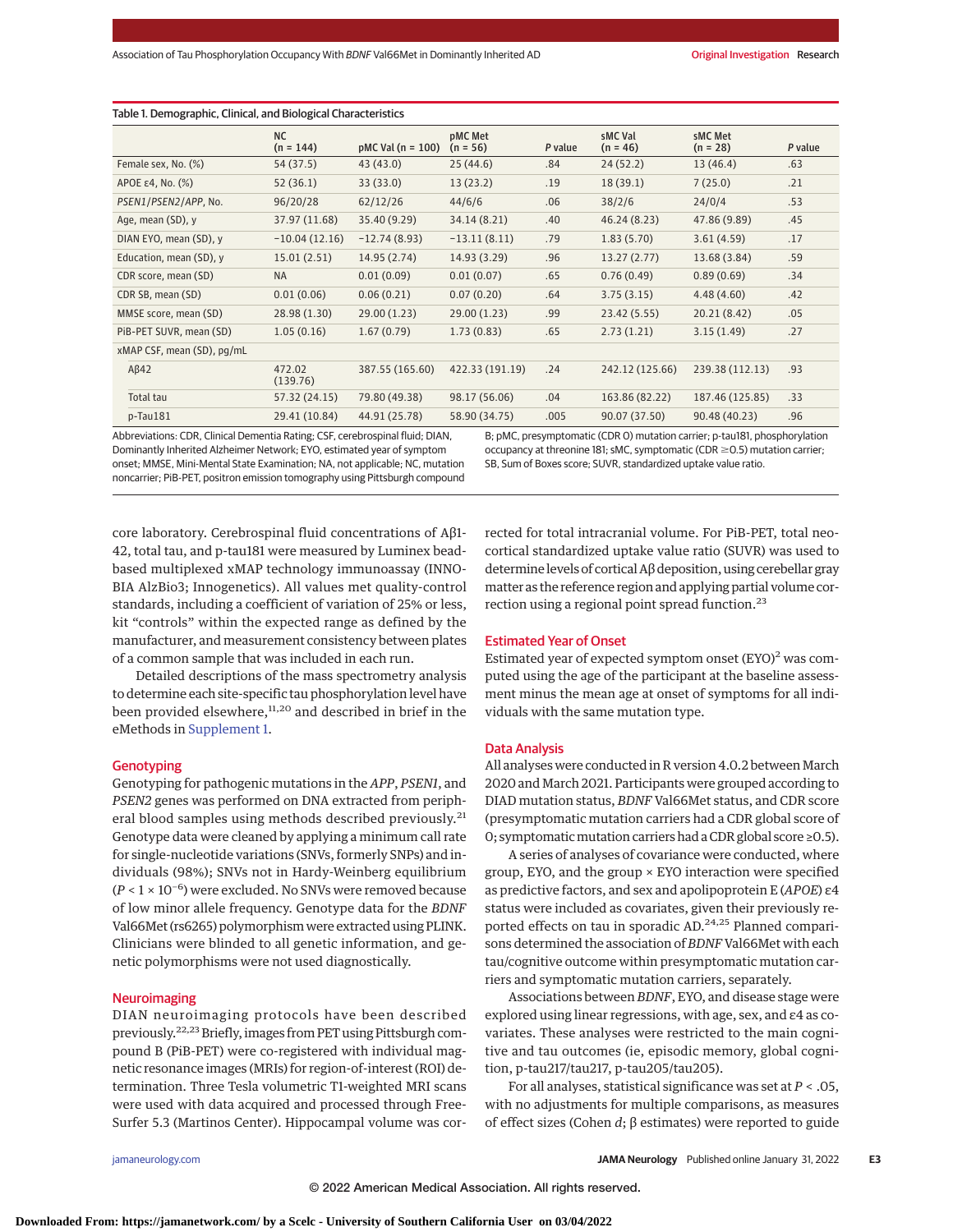Table 2. Association of Clinical Group and EYO With Cognitive Outcomes, Site-Specific Tau Phosphorylation Occupancies and Mass Spectrometry Total Tau Levels

|                                 | F <sup>a,b</sup>         |                         |                         | Estimated marginal mean (SE) |                     |                     |                     |                     |  |  |
|---------------------------------|--------------------------|-------------------------|-------------------------|------------------------------|---------------------|---------------------|---------------------|---------------------|--|--|
|                                 | Group                    | <b>EYO</b>              | $Group \times EYO$      | <b>NC</b>                    | pMC Val66           | pMC Met66           | sMC Val66           | sMC Met66           |  |  |
| Episodic memory                 | 80.013 <sub>4,357</sub>  | $18.582_{1,357}$        | 3.205 <sub>4,357</sub>  | $-0.048$<br>(0.066)          | $-0.098$<br>(0.087) | $-0.639$<br>(0.119) | $-1.381$<br>(0.240) | $-1.799$<br>(0.419) |  |  |
| Global cognition                | $72.630_{4.360}$         | $10.134_{1,360}$        | $7.103_{4,360}$         | $-0.132$<br>(0.147)          | $-0.214$<br>(0.179) | $-0.427$<br>(0.240) | $-2.458$<br>(0.271) | $-4.599$<br>(0.346) |  |  |
| Hippocampal volume              | 47.942 <sub>4.341</sub>  | $22.661_{1,341}$        | $5.286_{4,341}$         | 8.84<br>(0.069)              | 8.89<br>(0.091)     | 8.50<br>(0.126)     | 8.73<br>(0.268)     | 7.91<br>(0.482)     |  |  |
| p-Tau217/tau217 (%)             | 150.082 <sub>4,362</sub> | 38.684 <sub>1,362</sub> | 17.534 <sub>4,362</sub> | 1.29<br>(0.192)              | 3.59<br>(0.255)     | 5.22<br>(0.347)     | 5.70<br>(0.695)     | 8.59<br>(1.212)     |  |  |
| p-Tau181/tau181 (%)             | 88.295 <sub>4,362</sub>  | $25.921_{1,362}$        | $10.501_{4,362}$        | 21.80<br>(0.446)             | 26.40<br>(0.592)    | 30.30<br>(0.808)    | 31.50<br>(1.617)    | 32.40<br>(2.818)    |  |  |
| p-Tau205/tau205 (%)             | 137.837 <sub>4,362</sub> | 34.694 <sub>1,362</sub> | 14.419 <sub>4,362</sub> | 0.347<br>(0.017)             | 0.521<br>(0.022)    | 0.509<br>(0.030)    | 0.781<br>(0.061)    | 1.242<br>(0.107)    |  |  |
| MS total tau (tau181),<br>nq/mL | 49.783 <sub>4,362</sub>  | $20.703_{1,362}$        | $4.512_{4,362}$         | 0.407<br>(0.020)             | 0.495<br>(0.026)    | 0.607<br>(0.035)    | 0.575<br>(0.071)    | 1.002<br>(0.123)    |  |  |

Abbreviations: EYO, estimated year of symptom onset; NC, mutation

noncarriers; pMC, presymptomatic (CDR 0) mutation carrier; p-tau, phosphorylated tau; sMC, symptomatic (CDR ≥0.5) mutation carrier; MS, <sup>a</sup> P value for all <.001.

**b** APOE and sex were included in all statistical models.

mass spectrometry.

interpretation of results. Effect sizes less than 0.2 were classified as trivial and not interpreted regardless of statistical significance. For clinical data, effect sizes greater than 1 were considered clinically important.<sup>26</sup> This strategy balances risk of type I error against the identification of potentially important relationships in a novel area of research that may have important implications for understanding clinical disease progression in DIAD.

# Data Availability

Data and biospecimens from DIAN can be accessed by a formal application to the DIAN Steering Committee. Data are systematically released after a 1-year delay to allow DIAN investigators the opportunity to publish main study findings. Data from ADNI are publicly accessible via [http://adni.loni.usc.](http://adni.loni.usc.edu) [edu.](http://adni.loni.usc.edu)

# Results

# Demographic, Clinical, and Biological Characteristics

Table 1 summarizes the demographic, clinical and biological characteristics of each DIAD clinical group. eTable 1 in [Supplement 1](https://jamanetwork.com/journals/jama/fullarticle/10.1001/jamaneurol.2021.5181?utm_campaign=articlePDF%26utm_medium=articlePDFlink%26utm_source=articlePDF%26utm_content=jamaneurol.2021.5181) summarizes the demographic, clinical, and biological characteristics of the preclinical sporadic AD group. As reported previously in presymptomatic mutation carriers,<sup>6</sup> Met66 carriers had significantly higher levels of CSF total tau and p-tau181 than Val66 homozygotes as measured by immunoassay (Table 1).

# Characterization of BDNF Val66Met on Cognition and Hippocampal Volume

Significant group × EYO interactions were observed for both cognitive outcomes and for hippocampal volume (Table 2). Relative to mutation noncarriers, presymptomatic mutation carriers who were also Val66 homozygotes did not differ significantly on either cognitive outcome (both*P* > .99) (Figure 1).

In presymptomatic mutation carriers, compared with Val66 homozygotes, Met66 carriers showed poorer episodic memory (*d* = 0.62; 95% CI, 0.28-0.95;*P* = .002), lower hippocampal volume (*d* = 0.40; 95% CI, 0.09-0.71; *P* = .01), but equivalent global cognition (*d* = 0.12; 95% CI, −0.21 to 0.45; *P* = .95). In symptomatic mutation carriers, compared with Val66 homozygotes, Met66 carriers performed equivalently on episodic memory (*d* = 0.22; 95% CI, −0.25 to 0.69; *P* = .09), but significantly worse on global cognition (*d* = 1.17; 95% CI, 0.65-1.66; *P* < .001). In symptomaticMCs, hippocampal volume inMet66 carriers was equivalent to that in Val66 homozygotes (*d* = 0.37; 95% CI, −0.11 to 0.83; *P* = .13).

# Characterization of BDNF Val66Met on Site-Specific Tau Phosphorylation

Both presymptomatic (Figure 1A) and symptomatic (Figure 1B) mutation carriers had higher levels of all tau phosphorylation occupancies and total tau compared with mutation noncarriers, irrespective of *BDNF* subgroup (Table 2).

In presymptomatic mutation carriers, compared with Val66 homozygotes, Met66 carriers showed significantly higher p-tau217/tau217 (*d* = 0.64; 95% CI, 0.30-0.97; *P* < .001), p-tau181/tau181 (*d* = 0.65; 95% CI, 0.32-0.99; *P* < .001), and mass spectrometry total tau level (*d* = 0.43; 95% CI, 0.10- 0.76;*P* = .01),with themagnitude of differences between*BDNF* groups, by convention,moderate (Figure 1A). No difference between Met66 carriers and Val66 homozygotes were observed for p-tau205/tau205 (*d* = 0.05; 95% CI, −0.27 to 0.38; *P* = .99).

In symptomatic mutation carriers, compared with Val66 homozygotes, Met66 carriers showed significantly higher p-tau217/tau217 (*d* = 0.53; 95% CI, 0.05-1.01; *P* = .03), mass spectrometry total tau level (*d* = 0.78; 95% CI, 0.28-1.25; *P* = .002), and p-tau205/tau205 (*d* = 0.97; 95% CI, 0.46-1.45; *P* < .001), with the magnitude of these differences, by convention, moderate to large (Figure 1B). Met66 carriers and Val66 homozygotes had elevated but equivalent p-tau181/tau181 ratio (*d* = 0.07; 95% CI, −0.40 to 0.54; *P* = .99).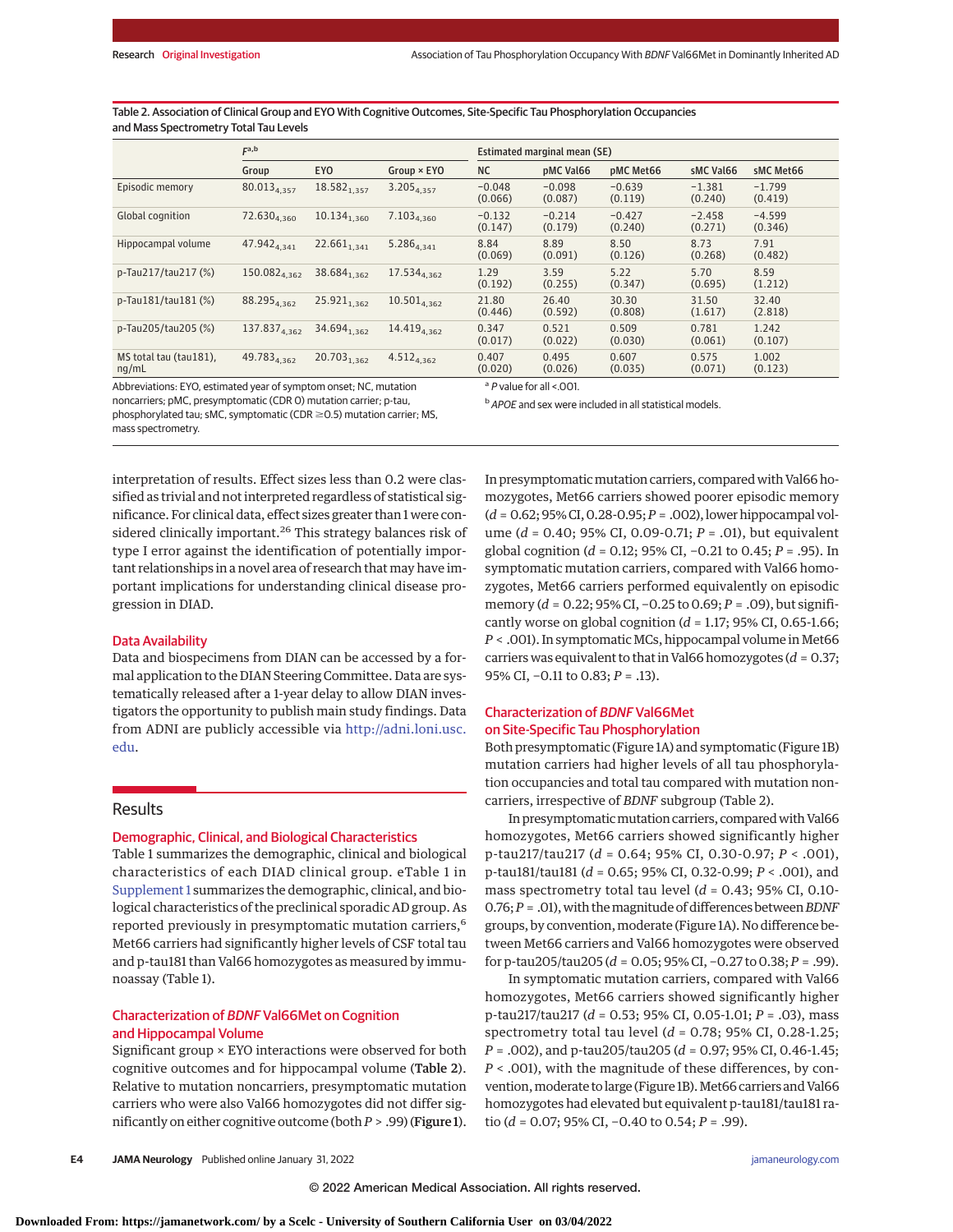



A, Magnitude of difference from noncarriers (at 0) with 95% CI for mutation carriers who were presymptomatic, as defined by Clinical Dementia Rating (CDR) global score of 0. B, Magnitude of difference from noncarriers (at 0) with 95% CI for mutation carriers who were symptomatic (CDR global score  $\geq$ 0.5). DIAN indicates Dominantly Inherited Alzheimer Network; MS, mass spectrometry; p-tau, phosphorylated tau.

All analyses were repeated with PiB-PET SUVR as a covariate, and themagnitude of difference observed between groups remained similar (eTable 3 in Supplement 1). Similarly, restricting the sample to only *PS1* mutation carriers did not alter the magnitude of differences observed between groups (eTable 4 in [Supplement 1\)](https://jamanetwork.com/journals/jama/fullarticle/10.1001/jamaneurol.2021.5181?utm_campaign=articlePDF%26utm_medium=articlePDFlink%26utm_source=articlePDF%26utm_content=jamaneurol.2021.5181).

# Associations of BDNF With EYO, Disease Stage, Cognition, and Site-Specific Tau Phosphorylation

Figure 2 illustrates the association between EYO and cognition, and between EYO and each tau site-specific phos-

phorylation occupancy in each group. Table 3 summarizes the nature and strength of association between EYO and cognition, and between EYO and each site phosphorylation occupancy in each group. No significant associations between EYO and any measure of cognition or site-specific tau phosphorylation were observed in mutation noncarriers (Figure 2 and Table 3).

In presymptomatic mutation carriers, compared with Val66 homozygotes, Met66 carriers showed stronger associations between EYO and episodic memory (β [SE], −0.394 [0.163]; *P* = .02) than between EYO and general cognition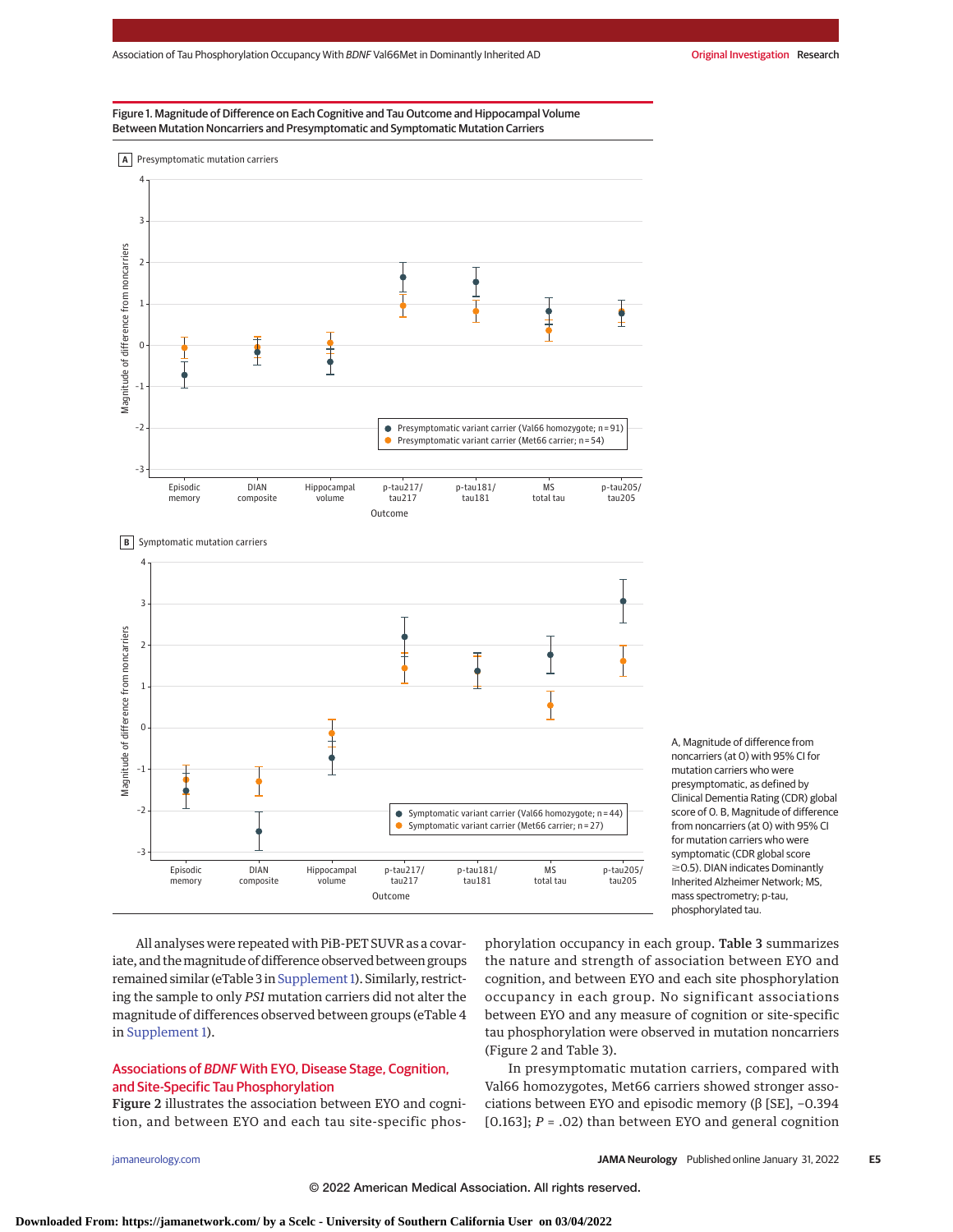Figure 2. Associations Between Estimated Year of Expected Symptom Onset (EYO) and Cognitive Outcome and Tau Phosphorylation Occupancy



The cognitive outcomes shown are episodic memory (A) and global cognition (B). Tau phosphorylation occupancy (C and D) is shown at threonine 217 (p-tau181/tau181) and threonine 205 (p-tau205/tau205). Shading represents 95% CI. CDR indicates Clinical Dementia Rating; MC, mutation carrier; p-tau, phosphorylated tau.

**E6 JAMA Neurology** Published online January 31, 2022 **(Reprinted)** [jamaneurology.com](http://www.jamaneurology.com?utm_campaign=articlePDF%26utm_medium=articlePDFlink%26utm_source=articlePDF%26utm_content=jamaneurol.2021.5181)

© 2022 American Medical Association. All rights reserved.

**Downloaded From: https://jamanetwork.com/ by a Scelc - University of Southern California User on 03/04/2022**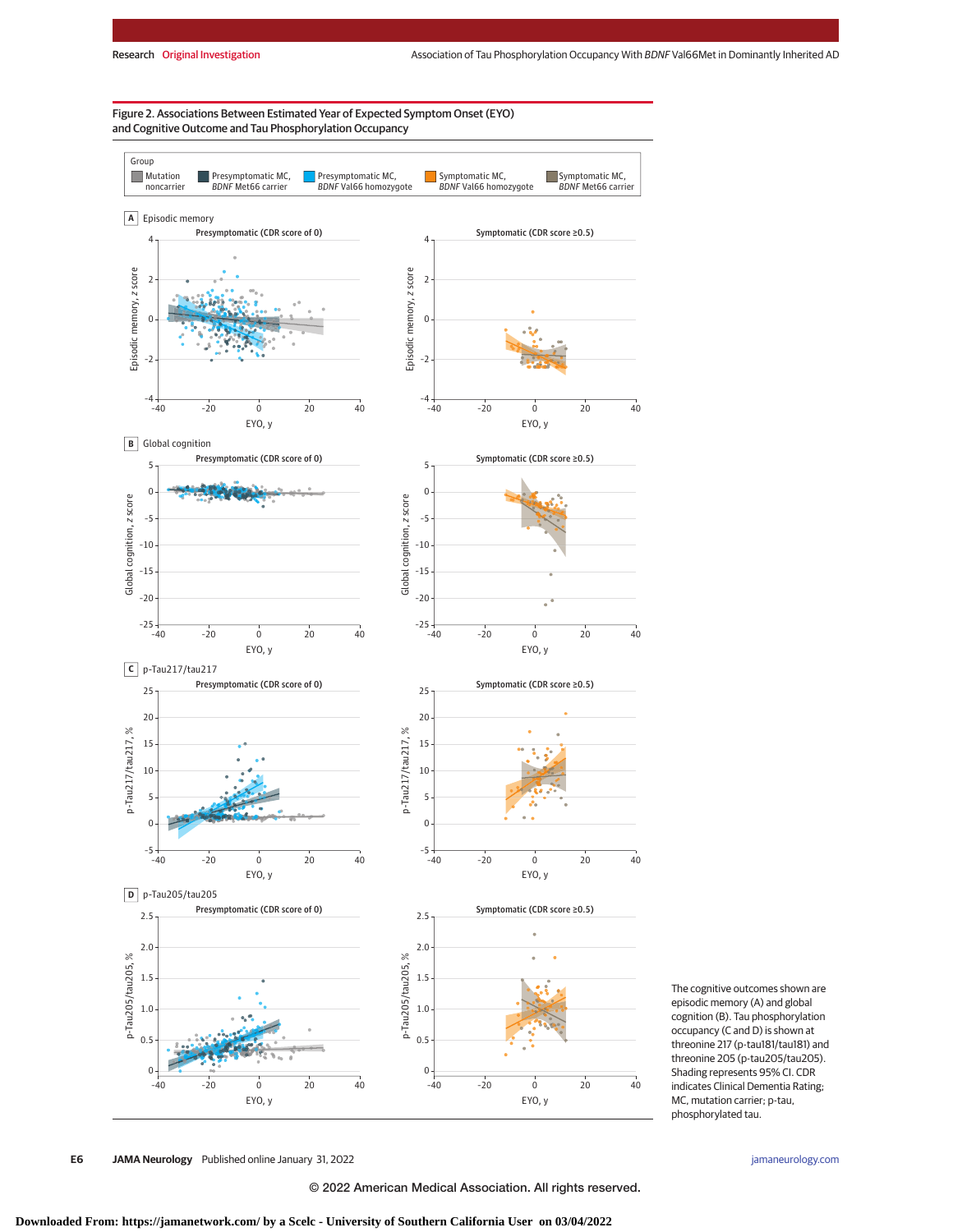| Table 3. Strength of Associations Between EYO and Main Cognitive and Tau Outcomes in Each Group <sup>a</sup> |                     |         |                     |         |                     |         |                     |         |                     |         |
|--------------------------------------------------------------------------------------------------------------|---------------------|---------|---------------------|---------|---------------------|---------|---------------------|---------|---------------------|---------|
|                                                                                                              | <b>NC</b>           |         | pMC Val66           |         | pMC Met66           |         | sMC Val66           |         | sMC Met66           |         |
|                                                                                                              | $\beta$ (SE)        | P value | $\beta$ (SE)        | P value | $\beta$ (SE)        | P value | $\beta$ (SE)        | P value | $\beta$ (SE)        | P value |
| Episodic memory                                                                                              | $-0.108$<br>(0.055) | .05     | $-0.156$<br>(0.091) | .10     | $-0.580$<br>(0.134) | < 0.01  | $-0.478$<br>(0.211) | .02     | $-0.053$<br>(0.342) | .88     |
| Global cognition                                                                                             | $-0.043$<br>(0.056) | .45     | $-0.147$<br>(0.094) | .12     | $-0.240$<br>(0.138) | .08     | $-0.726$<br>(0.217) | < 0.01  | $-1.584$<br>(0.344) | < .001  |
| p-Tau217/tau217 (%)                                                                                          | 0.012<br>(0.045)    | .79     | 0.410<br>(0.076)    | < 0.01  | 0.770<br>(0.111)    | < 0.01  | 0.945<br>(0.175)    | < 0.001 | 0.105<br>(0.278)    | .71     |
| p-Tau205/tau205 (%)                                                                                          | 0.039<br>(0.046)    | .41     | 0.570<br>(0.078)    | < 0.01  | 0.469<br>(0.115)    | < 0.01  | 0.659<br>(0.180)    | < .001  | $-0.731$<br>(0.286) | .01     |

carrier.

Abbreviations: CDR, Clinical Dementia Rating; EYO, estimated year of symptom onset; NC, mutation noncarrier; pMC, presymptomatic (CDR 0) mutation carrier; p-tau, phosphorylated tau; sMC, symptomatic (CDR  $\geq$  0.5) mutation

<sup>a</sup> All β estimates have been standardized.

(β [SE], −0.093 [0.167]; *P* = .58). Similarly, in presymptomatic mutation carriers, compared with Val66 homozygotes, Met66 carriers showed stronger associations between EYO and p-tau217/tau217 (β [SE], 0.360 [0.135]; *P* = .008) but equivalent associations between EYO and p-tau205/ tau205 (β [SE], −0.100 [0.139]; *P* = .47).

When compared with symptomatic Val66 homozygotes, symptomatic Met66 carriers showed stronger associations between EYO and general cognition (β [SE], −0.858 [0.406]; *P* = .04) but not between EYO and episodic memory (β [SE], 0.426 [0.402]; *P* = .29). Associations between EYO and p-tau217/tau217 (β [SE], −0.840 [0.328]; *P* = .01) and EYO and p-tau205/tau205 (β [SE], −1.389 [0.338]; *P* < .001) were significantly different between symptomatic Val66 homozygotes and Met66 carriers (Figure 2).

To further challenge these results, an exploratory analysis was conducted to determine if the associations of *BDNF* Val66Met with p-tau explained differences in associations between EYO and cognition. Given the exploratory nature of this analysis, only associations between EYO and episodicmemory were examined in presymptomatic mutation carriers, and EYO and global cognition were examined in symptomatic mutation carriers.

After accounting for p-tau217/tau217 levels, the association between EYO and episodic memory for presymptomatic Met66 carriers did not differ significantly from mutation noncarriers (β [SE], −0.252 [0.148]; *P* = .09). However, after accounting for p-tau205/tau205, the association between EYO and global cognition for symptomatic Met66 carriers remained significantly different from symptomatic Val66 homozygotes (β [SE], −0.954 [0.415]; *P* = .02).

# Characterization of BDNF Val66Met on Cognitive and Tau Outcomes in Preclinical Sporadic AD

In the preclinical sporadic AD group, after accounting for the associations with age, sex, and ε4, and compared with Val66 homozygotes, Met66 carriers showed poorer episodic memory (*d* = 0.39; 95% CI, 0.00-0.77; *P* = .048), higher levels of CSF total tau (*d* = 0.45; 95% CI, 0.07-0.84; *P* = .02), and higher levels of CSF p-tau181 (*d* = 0.46; 95% CI, 0.07-0.85; *P* = .02) (eTable 2 in [Supplement 1\)](https://jamanetwork.com/journals/jama/fullarticle/10.1001/jamaneurol.2021.5181?utm_campaign=articlePDF%26utm_medium=articlePDFlink%26utm_source=articlePDF%26utm_content=jamaneurol.2021.5181).

Discussion

In DIAD, both clinical disease stage and the *BDNF* Met66 allele moderated the extent to which levels of site-specific tau phosphorylation were increased, hippocampal volume was decreased, and cognition impaired. In presymptomatic mutation carriers, clinically important memory impairment (ie, performance <1 SD below mutation noncarriers) and smaller hippocampal volume were observed only in Met66 carriers (Figure 1A). There was no impairment in general cognition in Val66 homozygotes or Met66 carriers. In presymptomatic mutation carriers, site-specific tau isoforms were increased relative to mutation noncarriers. However, within presymptomatic mutation carriers, p-tau217 and p-tau181 phosphorylation were substantially greater in Met66 carriers than Val66 homozygotes, while total tau level and p-tau205 phosphorylation were equivalent between these groups. Thus, despite being classified clinically as presymptomatic, DIAD mutation carriers who also carry Met66 showed clinically important episodic memory impairment, lower hippocampal volume, and moderate elevation in p-tau181 and p-tau217 phosphorylation. Further, the results suggest that the episodic memory impairment observed in Met66 carriers may be due to the associations of *BDNF* Val66Met with p-tau217 and p-tau181. While total tau level and p-tau205 phosphorylation were also increased in presymptomatic mutation carriers relative to mutation noncarriers, these changes were unrelated to Met66 carriage.

In symptomatic DIAD mutation carriers, the associations of *BDNF* with cognition and site-specific tau phosphorylation occupancy changed. As expected, symptomatic mutation carriers showed a large impairment in general cognition and episodic memory (Figure 1B), although only symptomatic Met66 carriers showed smaller hippocampal volume (Figure 1B). While Met66 was not associated with the magnitude of memory impairment, symptomatic Met66 carriers showed greater impairment in general cognition than Val66 homozygotes. Compared with noncarriers, all site-specific tau phosphorylation occupancies were increased in sympto-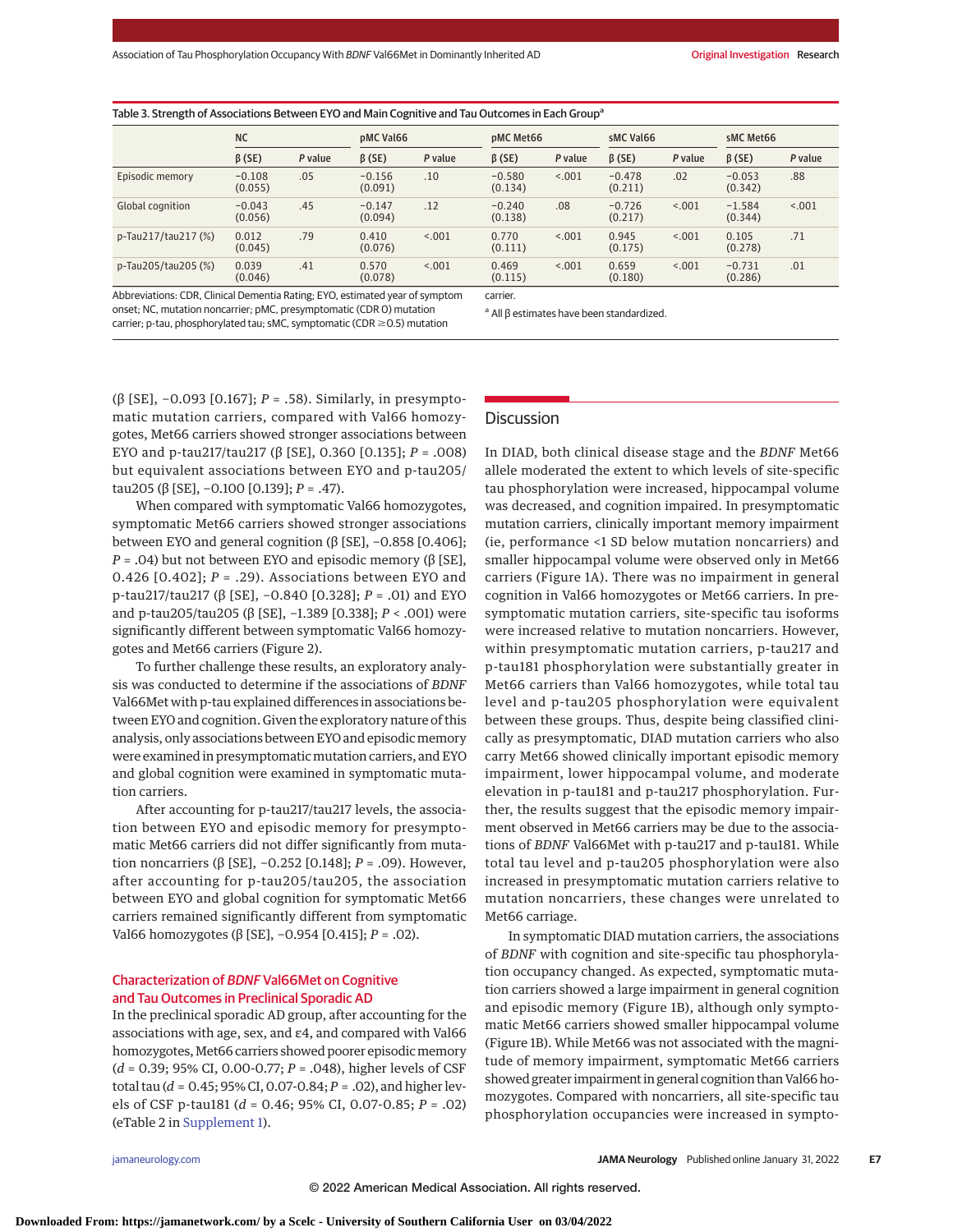matic mutation carriers. However, within symptomatic mutation carriers, only total tau level and p-tau205 phosphorylation were substantially greater in Met66 carriers than in Val66 homozygotes (Figure 1B). Levels of p-tau217 and p-tau181 were equivalent between these *BDNF* groups. In addition, in symptomatic mutation carriers, associations between *BDNF* and ptau205 did not wholly explain associations between EYO and general cognition, suggesting that other disease processesmay influence cognitive outcomes in symptomatic DIAD.

These data reinforce earlier clinical and biomarker findings that *BDNF* Val66Met moderated the downstream association of Aβ with AD clinical disease progression.<sup>6,27-29</sup> The absence of any impairment in memory or general cognition in presymptomatic DIAD mutation carriers who are Val66 homozygotes suggests these individuals have some resilience to AD, potentially through higher *BDNF* levels acting to minimize hyperphosphorylation of tau or its downstream consequences on neuronal and synaptic loss. As presymptomatic DIAD mutation carriers progress to symptomatic stages and neurodegeneration becomes more widespread,<sup>30</sup> impairment in memory increases to clinically important levels in those who are Val66 homozygotes. In symptomatic disease, cognitive impairment becomes generalized, though still greater in magnitude in Met66 carriers than in Val66 homozygotes. This increased cognitive impairment in symptomatic Met66 carriers is also reflected in tau levels, with higher total tau level and p-tau205 hyperphosphorylation, but not in p-tau217 or p-tau181.

We have observed previously that increases in CSF ptau181 and total tau, measured using immunoassay, in DIAD mutation carriers slow as neurodegeneration increases.<sup>30,31</sup>The absence of any significant associations between EYO and ptau217 and total tau observed here in symptomatic Met66 carriers is consistent with these observations. Thus, for any EYO, disease progression is greater in Met66 carriers than in Val66 homozygotes. This hypothesis is supported further by the observation that symptomatic Met66 carriers showed greater impairment in global cognition, but not in episodic memory, compared with Val66 homozygotes (Figure 1). In symptomatic mutation carrier Val66 homozygotes, a higher EYO was associated with greater impairment in episodic memory, while in Met66 carriers, memory impairment did not increase further. This observation is consistent with another in sporadic AD dementia, where Aβ-positive Val66 homozygotes showed memory decline over 126 months while memory performance remained impaired but stable in matched Aβ-positive Met66 carriers.<sup>29</sup> These data suggest that resilience afforded by*BDNF*Val66 homozygosity in early disease is reduced as AD advances into the dementia stages. The data also suggest that *BDNF* influences amyloid-tau associations in DIAD and sporadic AD similarly. This hypothesis is supported by the current observation that in older adults with preclinical sporadic AD, Met66 carriers showed poorer episodic memory and higher

CSF total tau and p-tau181 levels compared with matched Val66 homozygotes (eTable 2 in [Supplement 1\)](https://jamanetwork.com/journals/jama/fullarticle/10.1001/jamaneurol.2021.5181?utm_campaign=articlePDF%26utm_medium=articlePDFlink%26utm_source=articlePDF%26utm_content=jamaneurol.2021.5181).

The current results also inform clinicopathological models of AD that link Aβ accumulation, tau hyperphosphorylation, neuronal death, and cognitive impairment. The current findings that p-tau181 and p-tau217 are elevated substantially in presymptomatic DIADmutation carriers who also carry the Met66 allele, and in preclinical sporadic AD Met66 carriers, suggest that the reduced neurotrophic support for neurons, through *BDNF* Met66 carriage, may foster faster rates of neuronal death in early disease. In presymptomatic DIAD, the relatively specific impairment in episodic memory associated with higher p-tau181 and p-tau217 hyperphosphorylation in these individuals suggests that neuronal death is centered on medial temporal lobe areas. This is consistent with previous observations, where presymptomatic DIAD and preclinical sporadic ADMet66 carriers showed greater rates of hippocampal volume loss and reduction in hippocampal connectivity when compared with Val66 homozygotes.<sup>6-8</sup> Once p-tau181 and p-tau217 reach their maximal hyperphosphorylation state in symptomatic DIAD, the degree of neurotrophic support afforded by Val66 homozygosity decreases. This is reflected in higher levels of total tau and p-tau205 as well as the greater general atrophy and general cognitive impairments that are characteristic of this disease stage. These data suggest that neuronal decline in early DIAD and sporadic AD may be mitigated, at least temporarily, by pharmacological strategies designed to increase neurotrophic support.<sup>32,33</sup>

#### Limitations

This study is limited by its cross-sectional design. Given the complete penetrance of DIAD, we expect that presymptomatic mutation carrier Val66 homozygotes will show higher p-tau181 and p-tau217, albeit later than Met66 carriers. Similarly, while these data suggest that despite equivalent levels of Aβ42, Met66 carriers demonstrate more advanced clinical symptoms compared with Val66 homozygotes, presymptomatic DIAD mutation carriers need to be followed up over longer periods of time to determine whether rates of progression from presymptomatic to symptomatic are higher in Met66 carriers relative to Val66 homozygotes. Notwithstanding these issues, the results of this study suggest strongly that *BDNF* Val66Met is an important moderator of clinical and tau outcomes in DIAD.

# **Conclusions**

In DIAD, clinical disease stage and the*BDNF* Met66 allele were associated with moderate cognitive impairment and levels of site-specific tau phosphorylation. This suggests that pharmacological strategies designed to increase neurotrophic support in the presymptomatic stages of AD may be beneficial.

#### ARTICLE INFORMATION

**Accepted for Publication:** November 20, 2021.

**Published Online:** January 31, 2022. doi[:10.1001/jamaneurol.2021.5181](https://jamanetwork.com/journals/jama/fullarticle/10.1001/jamaneurol.2021.5181?utm_campaign=articlePDF%26utm_medium=articlePDFlink%26utm_source=articlePDF%26utm_content=jamaneurol.2021.5181)

**Author Affiliations:** Turner Institute for Brain and Mental Health, School of Psychological Sciences,

Monash University, Clayton, Victoria, Australia (Lim, Maruff); Cogstate Ltd, Melbourne, Victoria, Australia (Maruff); Department of Neurology, Washington University School of Medicine in

**E8 JAMA Neurology** Published online January 31, 2022 **(Reprinted)** [jamaneurology.com](http://www.jamaneurology.com?utm_campaign=articlePDF%26utm_medium=articlePDFlink%26utm_source=articlePDF%26utm_content=jamaneurol.2021.5181)

© 2022 American Medical Association. All rights reserved.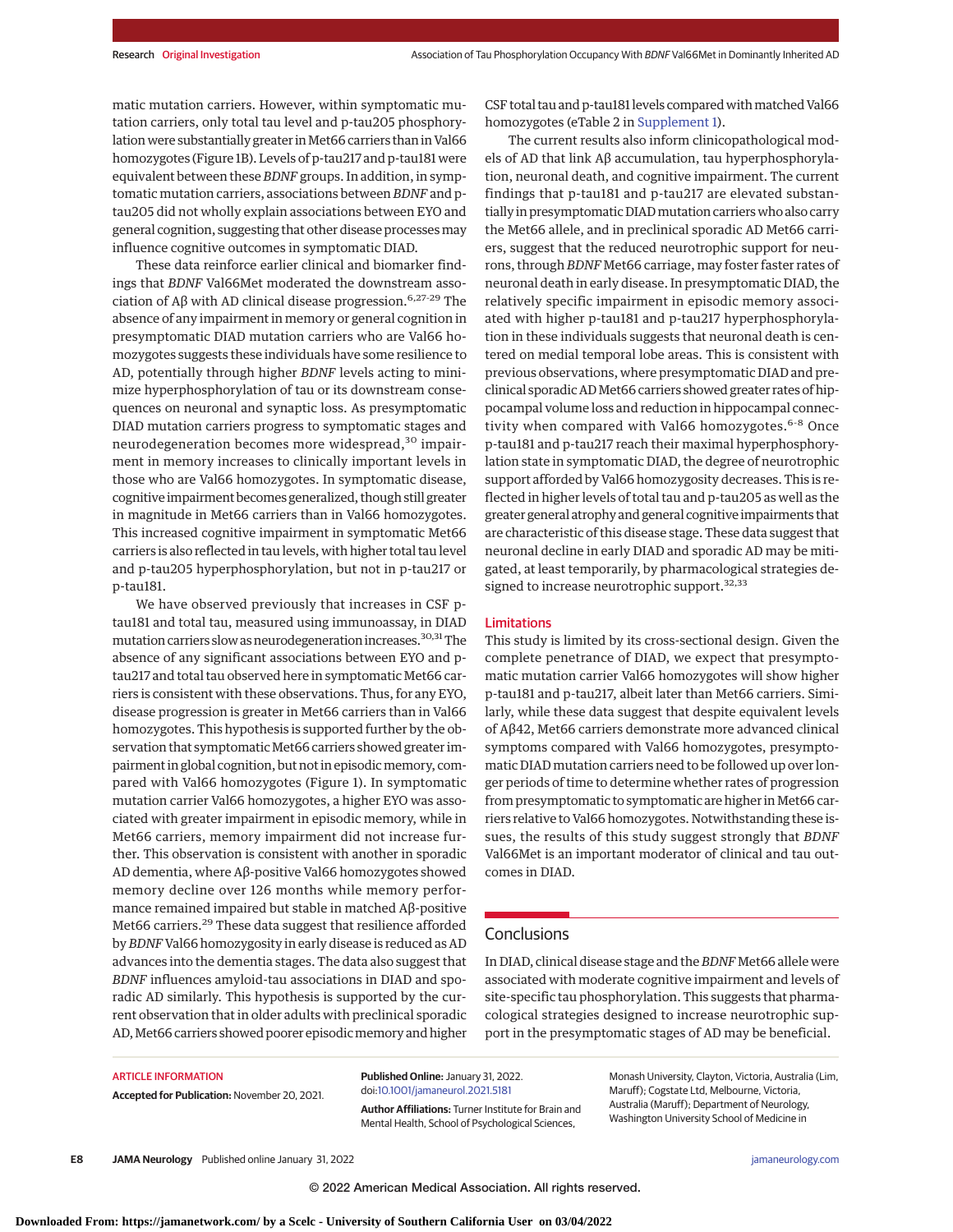St Louis, St Louis, Missouri (Barthélemy, Hassenstab, Sato, Fagan, Morris, Bateman, McDade); Department of Neuroscience, Icahn School of Medicine at Mount Sinai, New York, New York (Goate); Department of Radiology, Washington University School of Medicine in St Louis, St Louis, Missouri (Benzinger); Division of Biostatistics, Washington University School of Medicine in St Louis, St Louis, Missouri (Xiong); Department of Psychiatry, Washington University School of Medicine in St Louis, St Louis, Missouri (Cruchaga); Department of Neurology, Ludwig-Maximilians-Universität München, Munich, Germany (Levin); German Center for Neurodegenerative Diseases, Munich, Germany (Levin, Laske); Munich Cluster for Systems Neurology (SyNergy), Munich, Germany (Levin); Department of Neurology, Indiana University, Indianapolis (Farlow); Department of Neurology, Mayo Clinic Jacksonville, Jacksonville, Florida (Graff-Radford); Section for Dementia Research, Department of Cellular Neurology, Hertie Institute for Clinical Brain Research, Department of Psychiatry and Psychotherapy, University of Tübingen, Tübingen, Germany (Laske); Florey Institute of Neuroscience and Mental Health, University of Melbourne, Parkville, Victoria, Australia (Masters); Butler Hospital, Providence, Rhode Island (Salloway); Warren Alpert Medical School of Brown University, Providence, Rhode Island (Salloway); Neuroscience Research Australia, Sydney, New South Wales, Australia (Schofield); School of Medical Sciences, University of New South Wales, Sydney, New South Wales, Australia (Schofield).

**Author Contributions:** Dr Lim had full access to all of the data in the study and takes responsibility for the integrity of the data and the accuracy of the data analysis.

Concept and design: Lim, Maruff, Benzinger, Salloway, Morris, McDade.

Acquisition, analysis, or interpretation of data: Lim, Barthélemy, Goate, Hassenstab, Sato, Fagan, Benzinger, Xiong, Cruchaga, Levin, Farlow, Graff-Radford, Laske, Masters, Schofield, Morris, Bateman, McDade.

Drafting of the manuscript: Lim, Maruff, Salloway, McDade.

Critical revision of the manuscript for important intellectual content: Maruff, Barthélemy, Goate, Hassenstab, Sato, Fagan, Benzinger, Xiong, Cruchaga, Levin, Farlow, Graff-Radford, Laske, Masters, Schofield, Morris, Bateman, McDade. Statistical analysis: Lim, Maruff, Xiong. Obtained funding: Benzinger, Xiong, Levin, Bateman, McDade.

Administrative, technical, or material support: Barthélemy, Hassenstab, Fagan, Benzinger, Cruchaga, Levin, Farlow, Laske, Salloway, Schofield, Morris, Bateman.

Supervision: Benzinger, Levin, Masters, Morris.

**Conflict of Interest Disclosures:** Dr Barthélemy reported a patent pending for cerebrospinal fluid (CSF) tau rate of phosphorylation measurement to define stages of Alzheimer disease and monitor brain kinases/phosphatases activity and a patent pending for novel tau isoforms to predict onset of symptoms and dementia in Alzheimer disease. Dr Goate reported grants from NIH DIAN during conduct of the study and personal fees from consulting or scientific advisory board work for Genentech, AbbVie, UK DRI, Vlaams Instituut voor Biotechnologie (VIB), and Queensland Brain

Institute outside the submitted work. Dr Hassenstab reported personal fees from Roche, Eisai, and Parabon Nanolabs outside the submitted work. Dr Fagan reported grants from NIH during the conduct of the study, grants from Centene outside the submitted work, personal fees as a board member for Roche Diagnostics and Diadem outside the submitted work, and consultant fees from DiamiR and Siemens Healthcare Diagnostics, Inc, outside the submitted work. Dr Benzinger reported radiopharmaceutical support from Avid Radiopharmaceuticals, Cerveau, and Life Molecular Imaging; serving on consulting, speakers bureau, and advisory boards for Siemens, Eisai, and Biogen; and serving as an investigator in clinical trials sponsored by Lilly, Roche, Johnson & Johnson, Biogen, and Eisai. Dr Cruchaga reported research support from Biogen, Eisai, Alector, and Parabon and being a member of the advisory boards of Vivid Genetics, Halia Therapeutics, and ADx Healthcare. Dr Levin reported grants from the German Center for Neurodegenerative Diseases (DZNE) during the conduct of the study and the following fees outside the submitted work: compensation from MODAG as part-time chief medical officer; speaker fees from Bayer Vital, Biogen, and Roche; consulting fees from Axon Neuroscience; author fees from Thieme Medical Publishers and W. Kohlhammer; and nonfinancial support from AbbVie. Dr Graff-Radford reported grants from NIH DIAN during the conduct of the study and having taken part in multicenter studies funded by Lilly, Biogen, and AbbVie. Dr Salloway reported grants, personal fees, and nonfinancial support from Biogen; grants and personal fees from Eisai; personal fees and nonfinancial support from Avid; personal fees and nonfinancial support from Novartis; personal fees from Genentech; grants from Lilly; and personal fees and nonfinancial support from Roche, all outside the submitted work. Dr Schofield reported grants from NIH and an anonymous foundation paid through Washington University and grants from Roth Charitable Foundation during the conduct of the study. Dr Morris reported grants from NIH during the conduct of the study. Dr Bateman reported receiving income from C2N Diagnostics for serving on the scientific advisory board and grants from National Institute on Aging (NIA, UFAG032438) during the conduct of the study; funding and nonfinancial support for the DIAN-TU-001 Trial and royalties, funding, and nonfinancial support from members of the DIAN-TU Pharma Consortium, NfL Consortium, and Tau SILK Consortium, which include Avid Radiopharmaceuticals, Janssen, Hoffman La-Roche/Genentech Consulting, Lilly, Eisai Consulting, Biogen, AbbVie, and Bristol Myers Squibb; and personal fees from Amgen Consulting outside the submitted work. Dr McDade reported grants from NIA during the conduct of the study. Drs Barthélemy, Bateman, and McDade are co-inventors of the technology "Methods of diagnosing AD with phosphorylation changes," licensed by Washington University to C2N Diagnostics. Washington University holds 5% equity in C2N. Through these relationships, Washington University and Drs Barthélemy, Bateman, and McDade are entitled to receive royalties from the license agreement with C2N. No other disclosures were reported.

**Funding/Support:** Data collection and sharing for this project was supported by the Dominantly Inherited Alzheimer Network (DIAN;

U19AG032438) funded by the NIA, the DZNE, Raul Carrea Institute for Neurological Research (FLENI), partial support by Research and Development Grants for Dementia from the Japan Agency for Medical Research and Development (AMED), and the Korea Health Technology R&D Project through the Korea Health Industry Development Institute (KHIDI). This article has been reviewed by DIAN study investigators for scientific content and consistency of data interpretation with previous DIAN study publications. Data collection and sharing for this project was funded by the Alzheimer's Disease Neuroimaging Initiative (ADNI) (NIH grant U01 AG024904) and DOD ADNI (Department of Defense award number W81XWH-12-2-0012). ADNI is funded by the NIA, the National Institute of Biomedical Imaging and Bioengineering, and through contributions from the following: AbbVie; Alzheimer's Association; Alzheimer's Drug Discovery Foundation; Araclon Biotech; BioClinica, Inc; Biogen; Bristol Myers Squibb; CereSpir, Inc; Cogstate; Eisai, Inc; Elan Pharmaceuticals, Inc; Eli Lilly and Company; EuroImmun; F. Hoffmann-La Roche Ltd and its affiliated company Genentech, Inc; Fujirebio; GE Healthcare; IXICO Ltd; Janssen Alzheimer Immunotherapy Research & Development, LLC; Johnson & Johnson Pharmaceutical Research & Development LLC; Lumosity; Lundbeck; Merck & Co, Inc; Meso Scale Diagnostics, LLC; NeuroRx Research; Neurotrack Technologies; Novartis Pharmaceuticals Corporation; Pfizer Inc; Piramal Imaging; Servier; Takeda Pharmaceutical Company; and Transition Therapeutics. The Canadian Institutes of Health Research is providing funds to support ADNI clinical sites in Canada. Private sector contributions are facilitated by the Foundation for the NIH (fnih.org). The grantee organization is the Northern California Institute for Research and Education, and the study is coordinated by the Alzheimer's Therapeutic Research Institute at the University of Southern California. ADNI data are disseminated by the Laboratory for Neuro Imaging at the University of Southern California. Dr Lim reports funding from the National Health and Medical Research Council (GNT1147465, GNT1162645).

**Role of the Funder/Sponsor:** The funders had no role in the design and conduct of the study; collection, management, analysis, and interpretation of the data; preparation, review, or approval of the manuscript; and decision to submit the manuscript for publication.

**Dominantly Inherited Alzheimer Network Investigators and Coordinators:** The Dominantly Inherited Alzheimer Network Investigators and Coordinators are listed in [Supplement 2.](https://jamanetwork.com/journals/jama/fullarticle/10.1001/jamaneurol.2021.5181?utm_campaign=articlePDF%26utm_medium=articlePDFlink%26utm_source=articlePDF%26utm_content=jamaneurol.2021.5181)

**Additional Contributions:** We acknowledge the altruism of the participants and their families and thank the DIAN and ADNI research and support staff at each of the participating sites for their contributions to this study.

## **REFERENCES**

**1**. Bateman RJ, Xiong C, Benzinger TLS, et al; Dominantly Inherited Alzheimer Network. Clinical and biomarker changes in dominantly inherited Alzheimer's disease. N Engl J Med. 2012;367(9): 795-804. doi[:10.1056/NEJMoa1202753](https://dx.doi.org/10.1056/NEJMoa1202753)

**2**. Ryman DC, Acosta-Baena N, Aisen PS, et al; Dominantly Inherited Alzheimer Network. Symptom onset in autosomal dominant Alzheimer